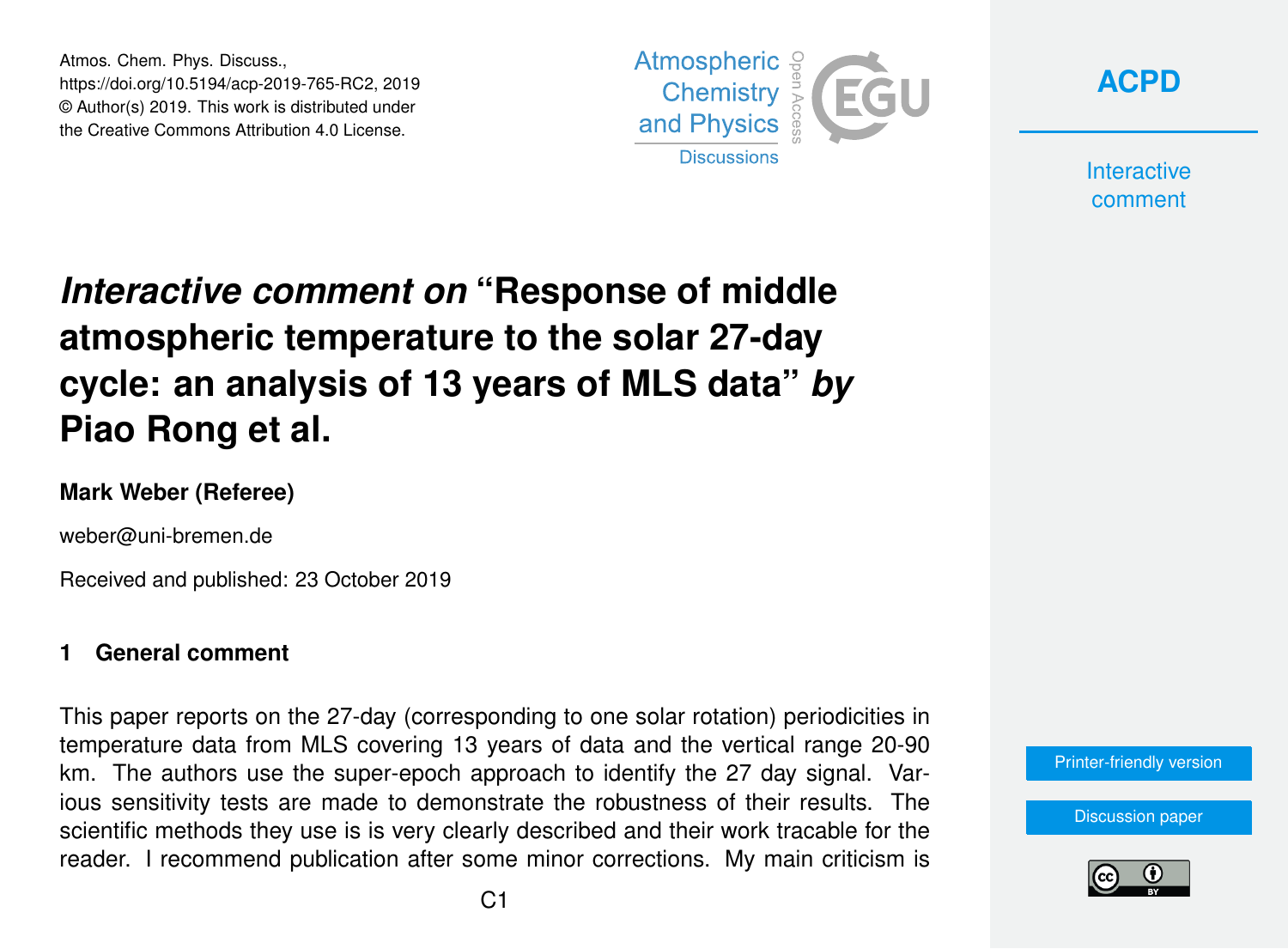that an evaluation of the results obtained here with respect to other similar analyses on temperature data (many cited and summarised in the Introduction) remains somewhat vague. It is important to stress here which results are new (not seen by others) in addition to confirmation of agreement with prior work.

#### **2 Detailed points**

Page 2, l. 3: "While a significant number of experimental studies investigated solardriven 27-day variations in stratospheric and mesospheric parameters, the physical/chemical mechanisms leading to these signatures are, in many cases, not well understood. Therefore, it has become a highly interesting subject to study atmospheric variations due to the 27-day solar activity cycle in middle atmospheric parameters." The expectation is raised here that additional studies (like this) will lead to a better understanding of the processes behind the 27d variability. However, this study is simply another study lining up with others on fingerprint detection, but falls short of identifying the processes behind these changes (except for some plausibility arguments that the processes may be dynamical rather than direct solar in nature)

p. 13: Conclusions: here it may be important to briefly summarise what are the new findings from this study with respect to earlier work (see general comment)

p. 3, l. 25: Here one should briefly mention why Mg II (and not F10.7 or Ly-alpha) is used here. Dudok de Wit et al. (2009) and others have shown that the Mg II best correlates with solar UV radiation variation particularly during solar minimum conditions. The translation of Mg II changes into equivalent F10.7cm flux and 205 nm irradiance is needed since other studies used the latter.

p. 3 l. 32: "derived from four data sets". Other satellite data were used to fill the gap.

**Interactive** comment

[Printer-friendly version](https://www.atmos-chem-phys-discuss.net/acp-2019-765/acp-2019-765-RC2-print.pdf)

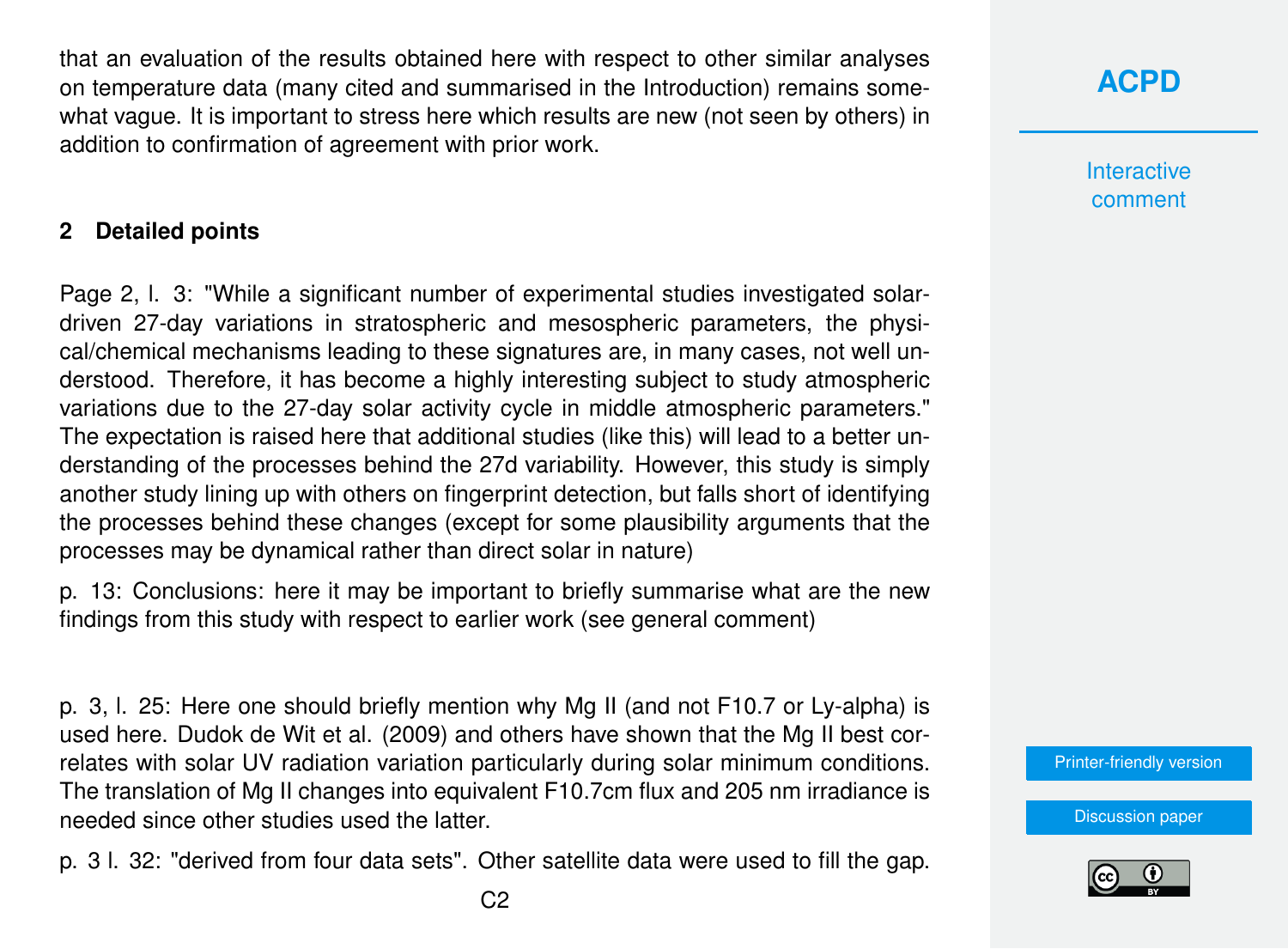The fifth major dataset is the early SBUV record (before 1995, not relevant here).

p. 4, l. 11: "MLS version 4.2 temperature is" –> "MLS temperatures are". Version 2.4 is already mentioned in the sentence before.

p. 5., l. 12: Figure 3 is mentioned before Figure 2 in the main text. Please check.

p. 6., l. 5: "Second" –> "Secondly"

Figure 8, l. 29: Wouldn't it be better to invert the color scale in the significance plots (Figure 9 and other figures). That way those regions are highlighted (and more colorful) where the significance of the 27d signal is high! For the axis label I would use "(statistical) significance" rather than "fraction". It would be also useful to shade out regions where no statistical significance is given. This helps to focus on the relevant part in the plots. This applies to Figs. 9, 11, and 12.

Section 4.1.3 (p. 9) Discussion on the time lag plots (Figure 11) is missing.

p. 9, l. 32: Suggest to use "region of high significance" rather than "low fraction region" throughout the main text.

p. 10, l. 16: "different input parameters". Better say "different settings", as input data (MLS, Mg II) remain the same.

p. 11, l. 10: "When comparing the graph with the significance test results shown in Figure 9 (a), it is apparent that the larger sensitivity values appear in regions with lower fraction, i.e., higher significance." If obvious, why mention it here (can be omitted).

p. 11, l. 11: "determined time  $lag" \rightarrow"$ time  $lag"$ 

p. 11, l- l2: "Comparing the two panels of Figure 13 shows that large time lags tend to occur in latitude-altitude regions with small sensitivity". Why mention ii here (if greyed out in the plot because of no significance)

p. 12, l. 9: "obvious characteristics". What are they?

**[ACPD](https://www.atmos-chem-phys-discuss.net/)**

Interactive comment

[Printer-friendly version](https://www.atmos-chem-phys-discuss.net/acp-2019-765/acp-2019-765-RC2-print.pdf)